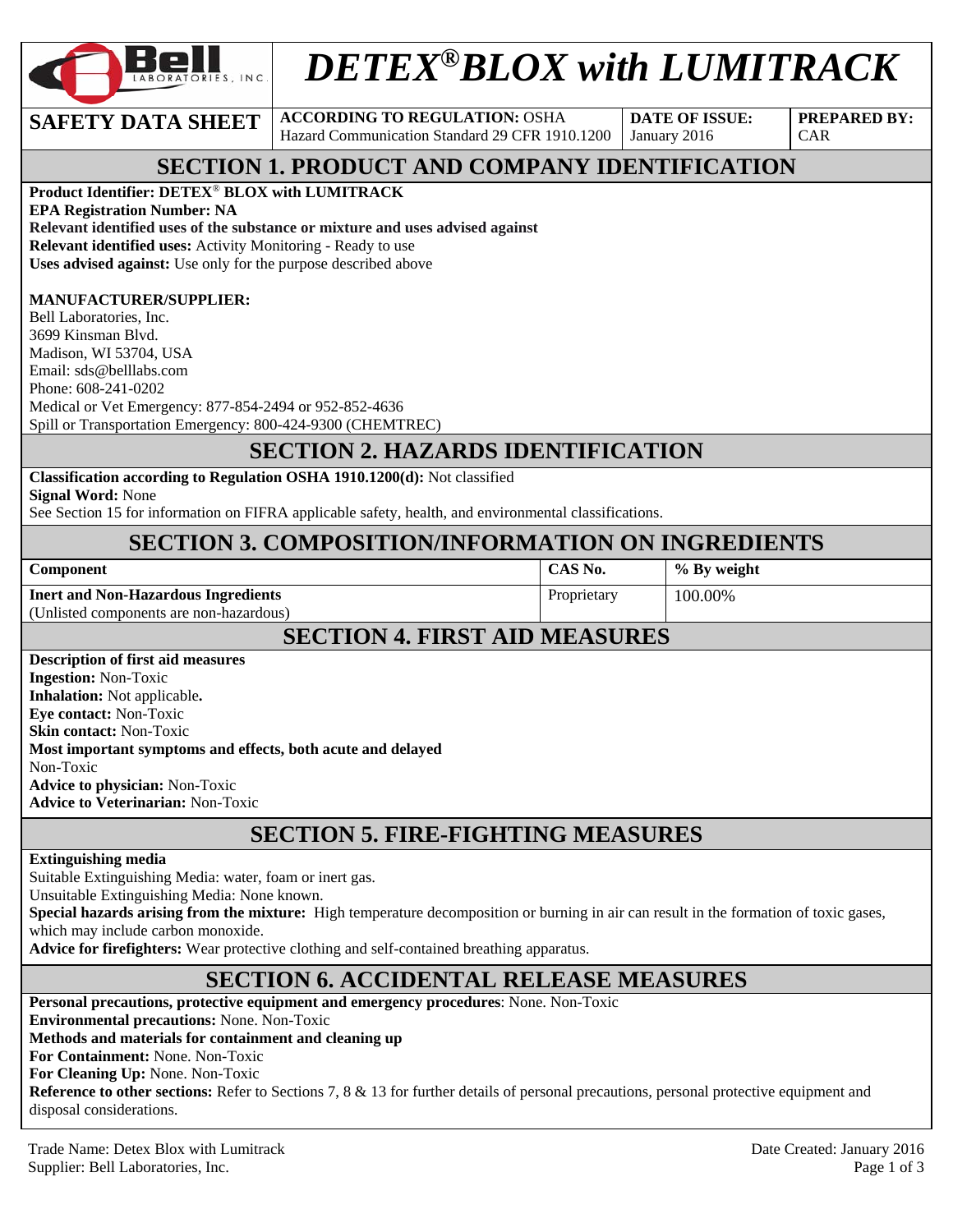# **SECTION 7. HANDLING AND STORAGE**

**Precautions for safe handling**: Do not use near heat sources, open flame, or hot surfaces. Non-Toxic. **Conditions for safe storage, including any incompatibilities:** None. Non-Toxic

#### **SECTION 8. EXPOSURE CONTROLS/PERSONAL PROTECTION**

| <b>Established Limits</b> |                 |                 |                     |
|---------------------------|-----------------|-----------------|---------------------|
| Component                 | OSHA            | <b>ACGIH</b>    | <b>Other Limits</b> |
| None                      | Not Established | Not Established | Not Established     |

**Appropriate Engineering Controls:** None. Non-Toxic **Occupational exposure limits:** None. Non-Toxic **Personal Protective Equipment: Respiratory protection:** Not required **Eye protection:** Not required **Skin protection:** None. Non-Toxic **Hygiene recommendations:** None. Non-Toxic

#### **SECTION 9. PHYSICAL AND CHEMICAL PROPERTIES**

| Information on basic physical and chemical properties |                                                                                   |
|-------------------------------------------------------|-----------------------------------------------------------------------------------|
| <b>Appearance/Color:</b>                              | Tan wax block                                                                     |
| Odor:                                                 | Sweet grain-like                                                                  |
| <b>Odor Threshold:</b>                                | Not applicable, odor not associated with a hazardous material.                    |
| pH:                                                   | Not applicable, is not dispersible with water.                                    |
| <b>Melting point:</b>                                 | Not applicable                                                                    |
| <b>Boiling point:</b>                                 | Not applicable                                                                    |
| <b>Flash point:</b>                                   | Not applicable, does not contain components classified as flammable.              |
| <b>Evaporation rate:</b>                              | Not applicable, is a solid.                                                       |
| <b>Flammability:</b>                                  | Not applicable, is a solid.                                                       |
| <b>Upper/lower flammability or explosive limits:</b>  | Not applicable, does not contain components classified as flammable or explosive. |
| <b>Vapor Pressure:</b>                                | Not applicable                                                                    |
| <b>Vapor Density:</b>                                 | Not applicable, is a solid                                                        |
| <b>Relative Density:</b>                              | 1.13 g/mL @ $20^{\circ}$ C                                                        |
| <b>Solubility (water):</b>                            | Not water soluble                                                                 |
| <b>Solubility (solvents):</b>                         | Not applicable                                                                    |
| <b>Partition coefficient: n-octanol/water:</b>        | Not applicable                                                                    |
| <b>Auto-ignition temperature:</b>                     | Not applicable, does not contain components classified as flammable.              |
| <b>Decomposition temperature:</b>                     | Not applicable                                                                    |
| <b>Viscosity:</b>                                     | Not applicable, is not a liquid.                                                  |

#### **SECTION 10. STABILITY AND REACTIVITY**

**Reactivity:** Not Applicable **Chemical stability:** Not Applicable **Possibility of hazardous reactions:** Refer to Hazardous decomposition products **Conditions to avoid:** Avoid extreme temperatures (below 0°C or above 40°C). **Incompatible materials**: Not Applicable **Hazardous decomposition products:** Not Applicable

# **SECTION 11. TOXICOLOGICAL INFORMATION**

**Information on toxicological effects Acute Toxicity LD50, oral (ingestion):** Not Toxic **LD50, dermal (skin contact):** Not Toxic **LC50, inhalation:** Not Toxic **Skin corrosion/irritation:** Not Toxic **Serious eye damage/Irritation:** Not Toxic. **Respiratory or skin sensitization:** Not Toxic **Germ cell mutagenicity:** Not Toxic **Carcinogenicity:** Not Toxic